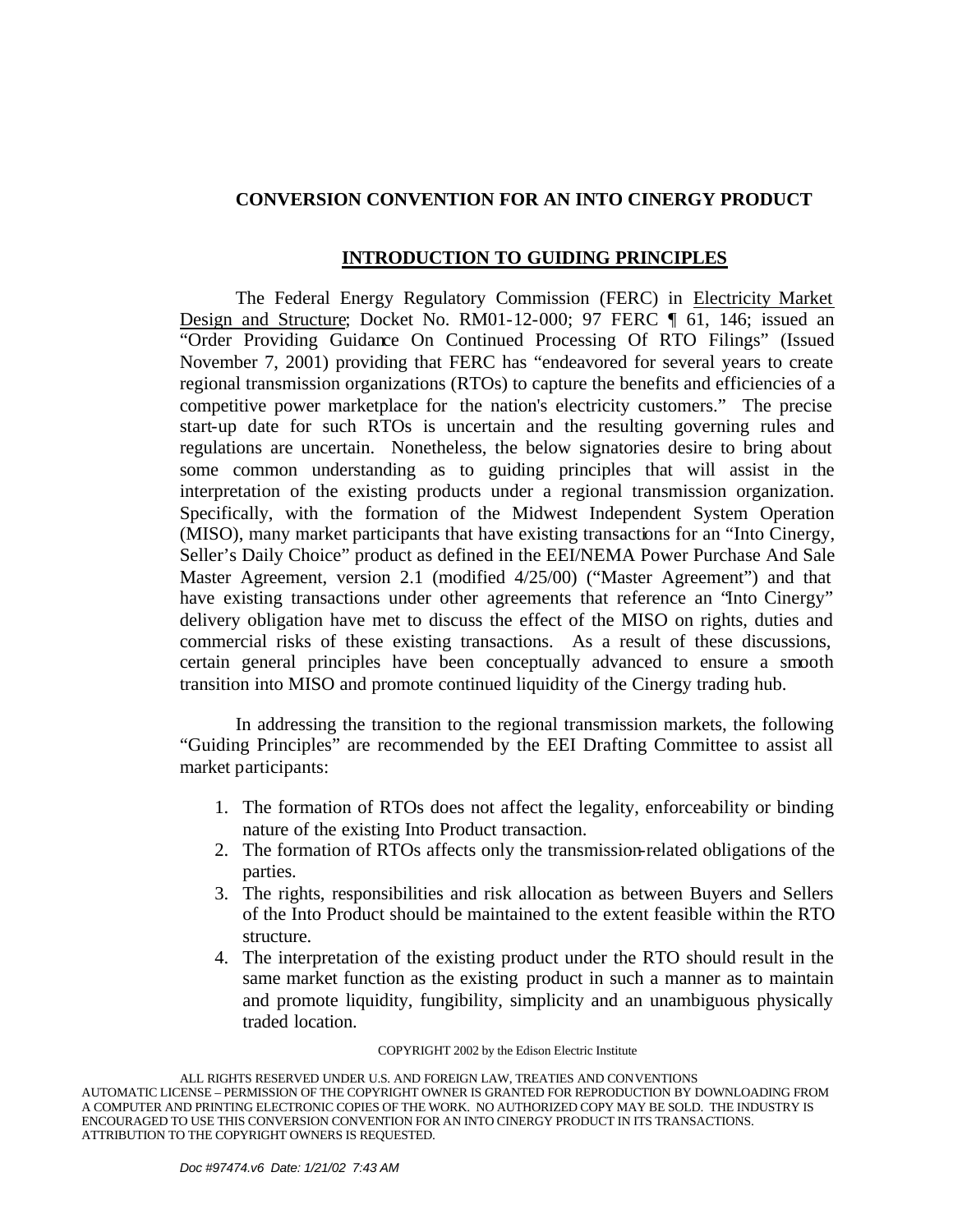## **MISO-EAST CONVERSION OF INTO CINERGY PRODUCT**

### **Definitions**

"MISO East" means the MISO area defined as Cinergy Services (including IMPA  $\&$ WVPA) [Zone 4], Hoosier Energy [Zone 6], Indianapolis Power & Light [Zone 8], Louisville G & E/Kentucky Utilities [Zone 9], Vectren Energy [Zone 18] and all subsequent MISO transmission owning entities where MISO (or its successors or assigns) transmission service is sufficient for delivery into MISO's Zone 4 without the need for non-MISO transmission service.

"Into Cinergy, Seller's Daily Choice" means that, in accordance with the provisions set forth below, upon formation of the Midwest Independent System Operator (MISO) (1) the Product shall be scheduled and delivered by Seller (a) if from a Generation Source in MISO East, then to Zone 4 of the MISO on firm or non-firm transmission such that the Buyer could sink the energy in Zone 4 without purchasing incremental transmission or (b) if from a Generation Source outside MISO East, then to a Designated Interface existing between the Cinergy System and adjoining utility systems at which Available Transmission Capacity exists for Buyer to receive the Product on firm transmission, or to zone 4 of the MISO, or (c) at a generation bus-bar within Zone 4 ("Bus-bar") of MISO if the Product is from a source of generation in Zone 4 at which Available Transmission Capacity exists for Buyer to sink the Product on firm transmission in Zone 4; (2) Seller has the right on a daily prescheduled basis to designate the Generating Source from which the Product shall be delivered; and (3) if Buyer obtains non-firm transmission, (a) from Zone 4 to the ultimate sink, or (b) from either a (i) Bus-bar in Zone 4 or (ii) a Designated Interface existing between the Cinergy System and the transmission system of a non-MISO Transmission Provider to which MISO is interconnected, to (iii) a Delivery Point at another Designa ted Interface existing between the Cinergy system and a non-MISO Transmission Provider to which MISO is interconnected or (iv) a Delivery Point on or in the system of a non-MISO Transmission Provider to which MISO is interconnected , and the subject Transaction is curtailed by a Transmission Provider as a result, then Seller shall be deemed to have satisfied its delivery obligations, Buyer shall be deemed to have failed to receive the Product, and Buyer shall be liable to Seller for damages pursuant to Article Four. The following table contains a comparison of the obligations, rights, and Transaction curtailment risks associated with an "Into Cinergy" Product before the commencement of operations of the MISO with the corresponding obligations, rights, and Transaction curtailment risks under the consensus Conversion Convention for such Product as of the date of commencement of MISO's operations: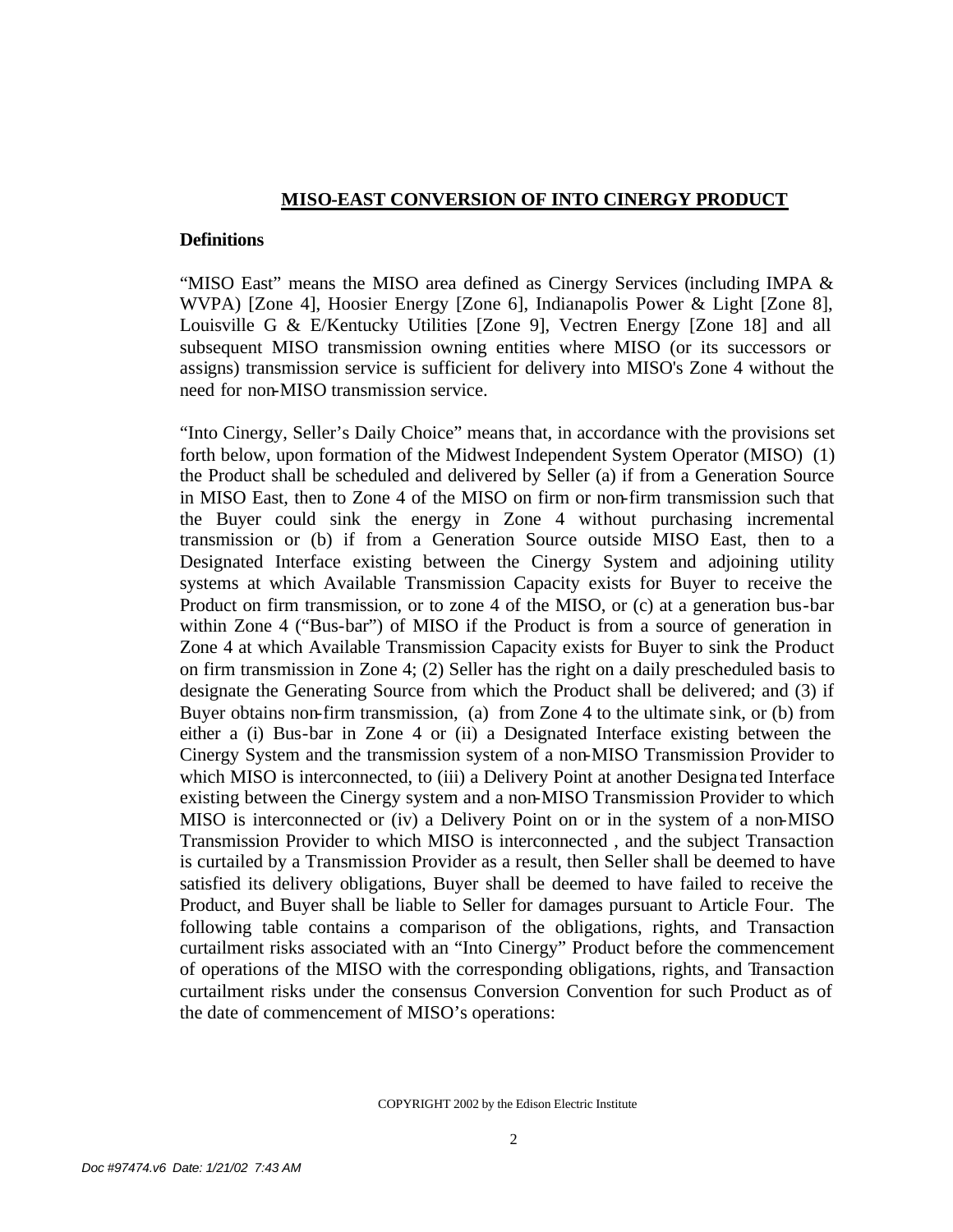| Comparison of Former Into Cinergy Product and MISO Day One Into Cinergy Product |                      |                             |                                              |                                            |
|---------------------------------------------------------------------------------|----------------------|-----------------------------|----------------------------------------------|--------------------------------------------|
| Former Into Cinergy Product Obligations,                                        |                      |                             | MISO Day One Into Cinergy Product            |                                            |
| <b>Rights and Transaction Curtailment Risk</b>                                  |                      |                             | Obligations, Rights and Transaction          |                                            |
| Activity                                                                        | Allocation<br>Seller |                             | <b>Curtailment Risk Allocation</b><br>Seller |                                            |
|                                                                                 |                      | <b>Buyer</b>                |                                              | Buyer                                      |
| Delivery<br>Obligation                                                          | To<br>Designated     | Receive at DI<br>or Control | From GS in<br><b>MISO</b> East to            | Receive at MISO in<br>Zone 4 if from GS in |
|                                                                                 | Interface            | Area                        | MISO Zone 4                                  | MISO East, or the                          |
|                                                                                 | (DI) or from         | Generation                  | (Cinergy)                                    | Designated Interface                       |
|                                                                                 | Control Area         | Bus bar                     | Services, Inc.,                              | existing between the                       |
|                                                                                 | Generation           |                             | Indiana<br>Municipal                         | Cinergy System and<br>adjoining utility    |
|                                                                                 |                      |                             | Power Agency                                 | systems (Non-MISO                          |
|                                                                                 |                      |                             | and Wabash                                   | Interface), or at bus                      |
|                                                                                 |                      |                             | <b>Valley Power</b>                          | bar from a GS in                           |
|                                                                                 |                      |                             | Association)                                 | Zone 4                                     |
|                                                                                 |                      |                             | or from GS                                   |                                            |
|                                                                                 |                      |                             | outside MISO                                 |                                            |
|                                                                                 |                      |                             | East to a                                    |                                            |
|                                                                                 |                      |                             | Designated<br>Interface                      |                                            |
|                                                                                 |                      |                             | existing                                     |                                            |
|                                                                                 |                      |                             | between the                                  |                                            |
|                                                                                 |                      |                             | Cinergy                                      |                                            |
|                                                                                 |                      |                             | System and                                   |                                            |
|                                                                                 |                      |                             | adjoining                                    |                                            |
|                                                                                 |                      |                             | utility systems                              |                                            |
|                                                                                 |                      |                             | (Non-MISO)                                   |                                            |
|                                                                                 |                      |                             | Interface) or<br>from a GS in                |                                            |
|                                                                                 |                      |                             | Zone 4                                       |                                            |
| Scheduling                                                                      | Day ahead            | None                        | <b>MISO</b>                                  | MISO requirements                          |
|                                                                                 | by $11 \text{ AM}$   |                             | requirements                                 |                                            |
|                                                                                 | <b>CPT</b>           |                             |                                              |                                            |
| Generation                                                                      | Seller's             | No choice as                | No change                                    | No change                                  |
| Source                                                                          | choice from          | to source of                |                                              |                                            |
|                                                                                 | anywhere or          | supply                      |                                              |                                            |
|                                                                                 | within               |                             |                                              |                                            |
|                                                                                 | Cinergy              |                             |                                              |                                            |

#### COPYRIGHT 2002 by the Edison Electric Institute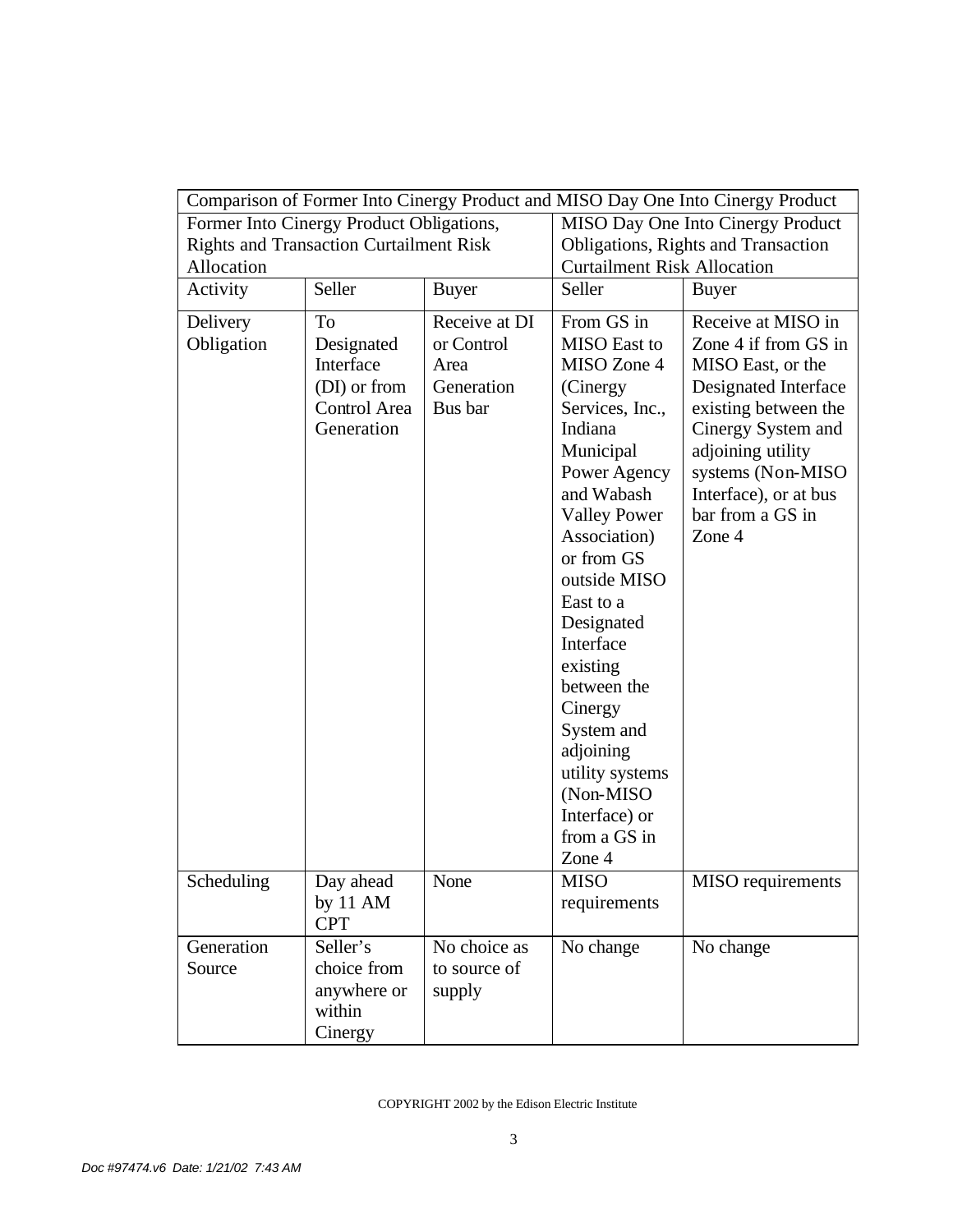| Comparison of Former Into Cinergy Product and MISO Day One Into Cinergy Product |               |               |                                     |                                    |  |
|---------------------------------------------------------------------------------|---------------|---------------|-------------------------------------|------------------------------------|--|
| Former Into Cinergy Product Obligations,                                        |               |               | MISO Day One Into Cinergy Product   |                                    |  |
| <b>Rights and Transaction Curtailment Risk</b>                                  |               |               | Obligations, Rights and Transaction |                                    |  |
| Allocation                                                                      |               |               |                                     | <b>Curtailment Risk Allocation</b> |  |
| Activity                                                                        | Seller        | <b>Buyer</b>  | Seller<br><b>Buyer</b>              |                                    |  |
| Purchase of                                                                     | Seller buys   | Buyer buys    | Seller buys                         | Buyer buys                         |  |
| Transmission                                                                    | transmission  | transmission  | transmission                        | transmission (a) to                |  |
|                                                                                 | from Source   | from DI to    | from GS to                          | ultimate sink if                   |  |
|                                                                                 | to DI; No     | ultimate sink | Zone 4 if GS                        | ultimate sink other                |  |
|                                                                                 | transmission  | or from       | within MISO                         | than Zone $4$ (i.e.,               |  |
|                                                                                 | if use        | Cinergy       | East or to a                        | Buyer buys the take                |  |
|                                                                                 | Cinergy       | generation    | Non-MISO                            | away wheel.) and (b)               |  |
|                                                                                 | generation    | source to     | Interface. No                       | from the Non-MISO                  |  |
|                                                                                 | source        | ultimate sink | transmission                        | Interface, and (c) from            |  |
|                                                                                 |               |               | if GS is in                         | GS in Zone 4                       |  |
|                                                                                 |               |               | Zone 4.                             |                                    |  |
| Use of Firm                                                                     | Optional to   | Must be       | Optional to                         | Must be available to               |  |
| Transmission                                                                    | Seller; If    | available to  | Seller from                         | Buyer. Buyer pays for              |  |
|                                                                                 | Seller's firm | Buyer. If     | GS in MISO                          | its transmission.                  |  |
|                                                                                 | transmission  | Buyer's firm  | East to Zone 4                      | Buyer's use of firm                |  |
|                                                                                 | curtailed     | transmission  | or a Non-                           | Transmission out of                |  |
|                                                                                 | from GS to    | curtailed     | <b>MISO</b>                         | Zone 4 is at Buyer's               |  |
|                                                                                 | Cinergy,      | within        | Interface. If                       | option and risk.                   |  |
|                                                                                 | Seller re-    | Cinergy,      | curtailed                           |                                    |  |
|                                                                                 | supplies to   | <b>Buyer</b>  | Seller re-                          |                                    |  |
|                                                                                 | Alternative   | receives at   | supplies from                       |                                    |  |
|                                                                                 | Designated    | ADI & each    | alternative GS                      |                                    |  |
|                                                                                 | Interface     | of Buyer and  | and pays for                        |                                    |  |
|                                                                                 | $(ADI)$ &     | Seller pays   | its                                 |                                    |  |
|                                                                                 | each of       | for its       | transmission                        |                                    |  |
|                                                                                 | Seller and    | transmission. |                                     |                                    |  |
|                                                                                 | Buyer pays    |               |                                     |                                    |  |
|                                                                                 | for its       |               |                                     |                                    |  |
|                                                                                 | transmission  |               |                                     |                                    |  |

COPYRIGHT 2002 by the Edison Electric Institute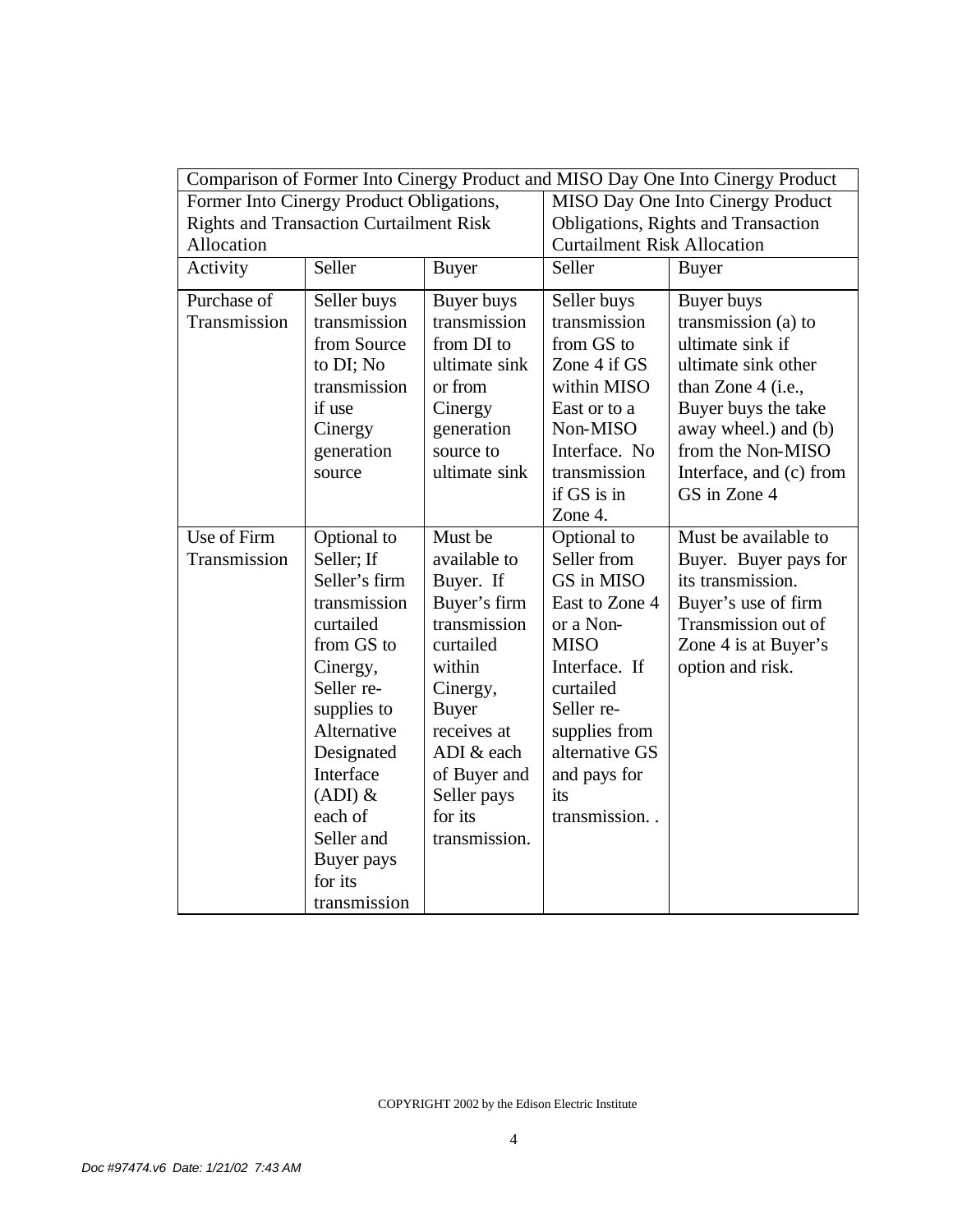| Comparison of Former Into Cinergy Product and MISO Day One Into Cinergy Product |                |                |                                   |                                     |  |
|---------------------------------------------------------------------------------|----------------|----------------|-----------------------------------|-------------------------------------|--|
| Former Into Cinergy Product Obligations,                                        |                |                | MISO Day One Into Cinergy Product |                                     |  |
| <b>Rights and Transaction Curtailment Risk</b>                                  |                |                |                                   | Obligations, Rights and Transaction |  |
| Allocation                                                                      |                |                |                                   | <b>Curtailment Risk Allocation</b>  |  |
| Activity                                                                        | Seller         | <b>Buyer</b>   | Seller                            | <b>Buyer</b>                        |  |
|                                                                                 |                |                |                                   | Rationale                           |  |
| Use of Non-                                                                     | Seller option. | Seller can     | Non-firm from                     | If from GS in Zone 4                |  |
| firm                                                                            | If             | require Buyer  | GS in MISO                        | or at the Non-MISO                  |  |
| Transmission                                                                    | transmission   | to take non-   | East to Zone 4                    | Interface, Seller can               |  |
|                                                                                 | curtailed,     | firm $@$       | and to a Non-                     | require Buyer to take               |  |
|                                                                                 | Seller re-     | Seller's risk. | <b>MISO</b>                       | non-firm @ Seller's                 |  |
|                                                                                 | supplies to    | Buyer can      | Interface at                      | risk. Buyer's use of                |  |
|                                                                                 | ADI and        | elect non-firm | Seller's option                   | non-firm                            |  |
|                                                                                 | pays its and   | @ Buyer's      | and risk. If                      | transmission out of                 |  |
|                                                                                 | Buyer's        | risk and in    | curtailed,                        | Zone 4 at Buyer's                   |  |
|                                                                                 | transmission.  | such case      | Seller re-                        | Option and risk.                    |  |
|                                                                                 |                | Seller has no  | supplies to and                   |                                     |  |
|                                                                                 |                | re-supply      | pays                              |                                     |  |
|                                                                                 |                | obligation if  | transmission to                   |                                     |  |
|                                                                                 |                | transmission   | Zone 4.                           |                                     |  |
|                                                                                 |                | curtailed.     |                                   |                                     |  |
| Transmission                                                                    | Seller may     | If both Seller | Seller                            | Buyer provides and                  |  |
| - Hourly Firm                                                                   | require        | and Buyer      | designates                        | pays for its                        |  |
| or Non Firm                                                                     | Buyer to buy   | bought firm    | alternate GS,                     | transmission.                       |  |
| to/from DI or                                                                   | hourly         | transmission,  | and pays for its                  |                                     |  |
| ADI if day                                                                      | transmission   | then each      | transmission                      |                                     |  |
| ahead firm                                                                      |                | pays for its   |                                   |                                     |  |
| transmission                                                                    |                | own            |                                   |                                     |  |
| schedule                                                                        |                | replacement    |                                   |                                     |  |
| sinking in                                                                      |                | transmission.] |                                   |                                     |  |
| Cinergy is                                                                      |                |                |                                   |                                     |  |
| curtailed                                                                       |                |                |                                   |                                     |  |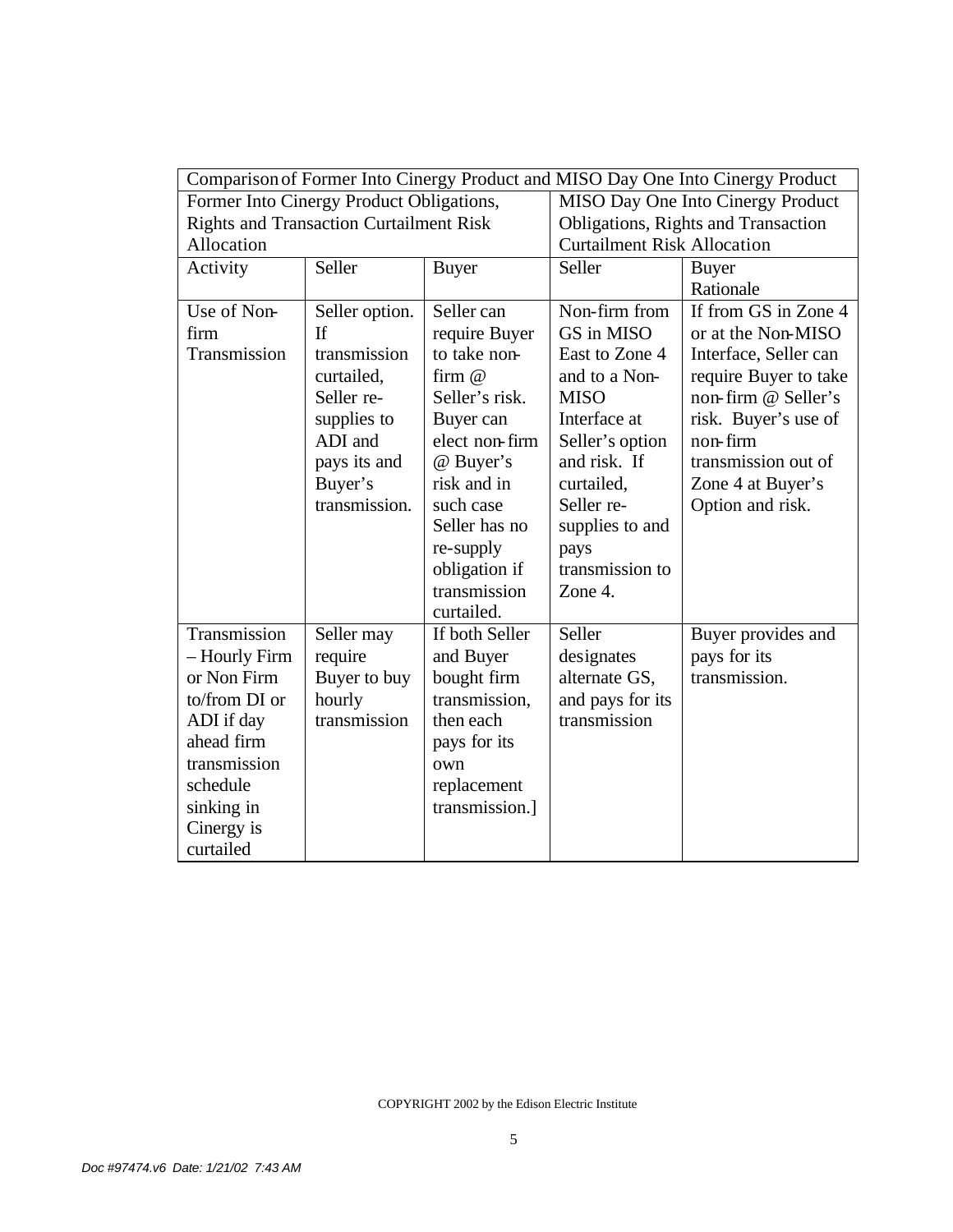| Comparison of Former Into Cinergy Product and MISO Day One Into Cinergy Product |               |                       |                                     |                     |
|---------------------------------------------------------------------------------|---------------|-----------------------|-------------------------------------|---------------------|
| Former Into Cinergy Product Obligations,                                        |               |                       | MISO Day One Into Cinergy           |                     |
| <b>Rights and Transaction Curtailment Risk</b>                                  |               |                       | Product Obligations, Rights and     |                     |
| Allocation                                                                      |               |                       | <b>Transaction Curtailment Risk</b> |                     |
|                                                                                 |               |                       | Allocation                          |                     |
| Activity                                                                        | Seller        | <b>Buyer</b>          | Seller                              | <b>Buyer</b>        |
|                                                                                 |               |                       |                                     | Rationale           |
| Non-delivery                                                                    | Move to ADI   | Receive at ADI        | Seller                              | Buyer pays any      |
| to DI due to                                                                    | or control    | or control area       | resupplies to                       | transmission out of |
| loss of GS.                                                                     | area          | generation.           | Zone 4 and                          | Zone 4.             |
|                                                                                 | generation.   |                       | pays for                            |                     |
|                                                                                 | Seller pays   |                       | transmission                        |                     |
|                                                                                 | for its and   |                       | to Zone 4 if                        |                     |
|                                                                                 | Buyer's       |                       | from a GS in                        |                     |
|                                                                                 | transmission. |                       | <b>MISO</b> East or                 |                     |
|                                                                                 |               |                       | at the Non-                         |                     |
|                                                                                 |               |                       | <b>MISO</b>                         |                     |
|                                                                                 |               |                       | Interface and                       |                     |
|                                                                                 |               |                       | pays for its                        |                     |
|                                                                                 |               |                       | and Buyer's                         |                     |
|                                                                                 |               |                       | transmission.                       |                     |
|                                                                                 |               |                       | Seller pays                         |                     |
|                                                                                 |               |                       | losses from                         |                     |
|                                                                                 |               |                       | alternative GS                      |                     |
|                                                                                 |               |                       | to Zone 4 less                      |                     |
|                                                                                 |               |                       | Zone 4 losses.                      |                     |
| Seller &                                                                        | Seller re-    | <b>Buyer receives</b> | Seller re-                          | Buyer pays for its  |
| <b>Buyer Firm</b>                                                               | supplies to   | at ADI & pays         | supplies to                         | transmission.       |
| Transmission                                                                    | ADI & pays    | for its               | and pays for                        |                     |
| <b>Curtailed To</b>                                                             | for its       | transmission          | its                                 |                     |
| or within                                                                       | transmission  |                       | transmission.                       |                     |
| Cinergy                                                                         |               |                       |                                     |                     |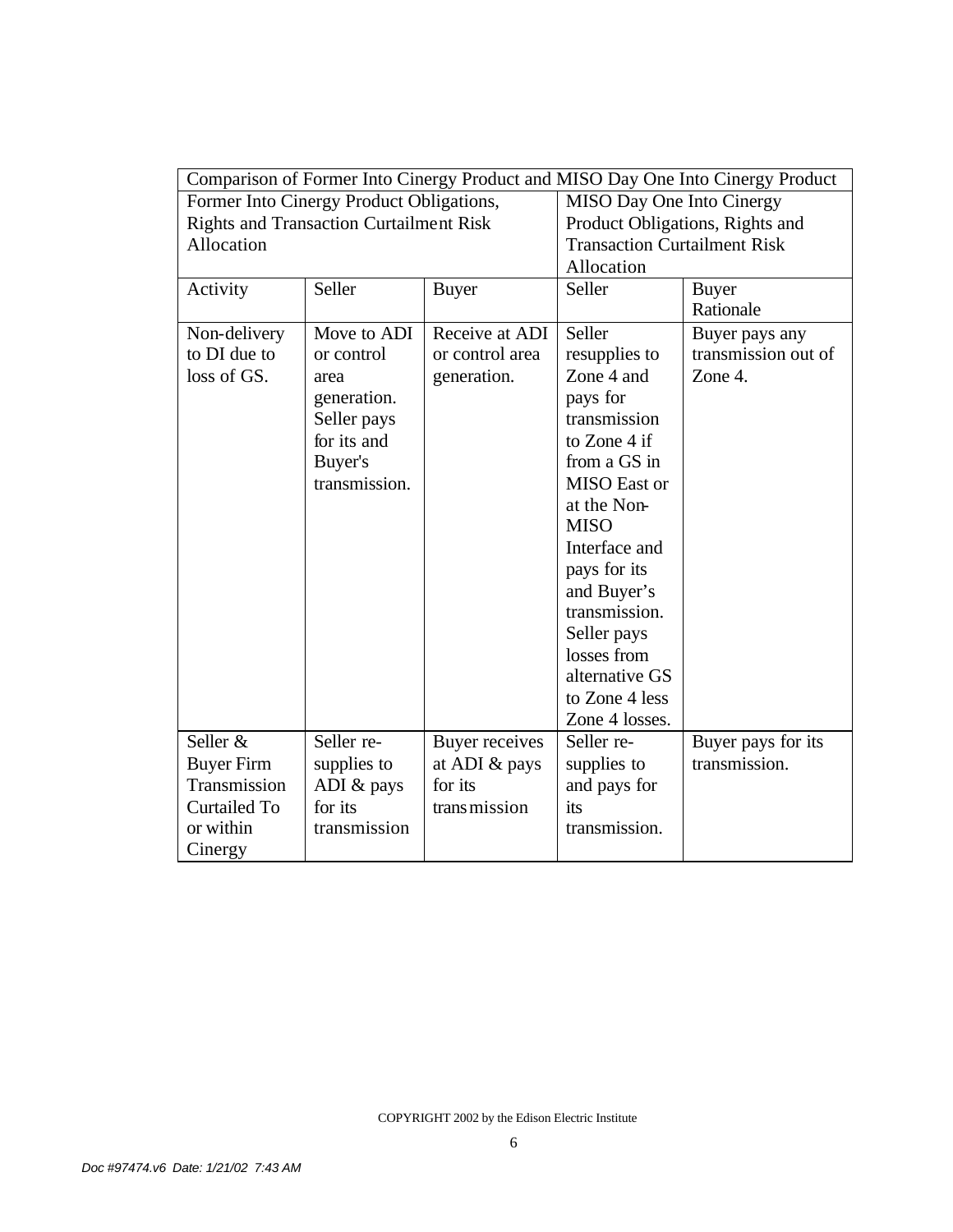| Comparison of Former Into Cinergy Product and MISO Day One Into Cinergy Product                          |                                                                                                        |                                                                                         |                                                                                                                                                                                                                                          |                                                                       |
|----------------------------------------------------------------------------------------------------------|--------------------------------------------------------------------------------------------------------|-----------------------------------------------------------------------------------------|------------------------------------------------------------------------------------------------------------------------------------------------------------------------------------------------------------------------------------------|-----------------------------------------------------------------------|
| Former Into Cinergy Product Obligations,<br><b>Rights and Transaction Curtailment Risk</b><br>Allocation |                                                                                                        |                                                                                         | MISO Day One Into Cinergy<br>Product Obligations, Rights and<br><b>Transaction Curtailment Risk</b><br>Allocation                                                                                                                        |                                                                       |
| Activity                                                                                                 | Seller                                                                                                 | <b>Buyer</b>                                                                            | Seller                                                                                                                                                                                                                                   | <b>Buyer</b>                                                          |
| Buyer elected<br>non-firm<br>transmission<br>which was<br>curtailed                                      | Seller<br>deemed to<br>have met its<br>delivery<br>obligations<br>and not<br>obligated to<br>re-supply | <b>Buyer</b><br>assumes risk<br>$\sigma$ f<br>transmission<br>curtailment &<br>pays LDs | Seller deemed<br>to have met<br>its delivery<br>obligations<br>and not<br>obligated to<br>re-supply                                                                                                                                      | Buyer assumes risk<br>of transmission<br>curtailment and<br>pays LDs. |
| Seller elected<br>non-firm<br>transmission<br>to Cinergy,<br>which is<br>curtailed                       | Seller re-<br>supplies to<br>ADI & pays<br>for all<br>transmission                                     | <b>Buyer</b><br>arranges<br>transmission<br>from ADI at<br>Seller's<br>expense          | If Seller's<br>non-firm<br>transmission<br>from GS in<br><b>MISO</b> East to<br>Zone 4 or to<br>the Non-<br><b>MISO</b><br>Interface is<br>curtailed,<br>Seller re-<br>supplies and<br>pays for<br>Buyer's<br>transmission<br>to Zone 4. | Buyer pays for<br>transmission from<br>Zone 4.                        |
| Transmission<br>out of Cinergy<br>curtailed                                                              | Seller<br>deemed to<br>have met its<br>delivery<br>obligation;<br>no obligation<br>to re-supply        | Buyer deemed<br>to have failed<br>to receive;<br>liable for LDs                         | Seller deemed<br>to have met<br>its delivery<br>obligation; no<br>obligation to<br>re-supply.                                                                                                                                            | Buyer deemed to<br>have failed to<br>receive; liable for<br>LDs       |